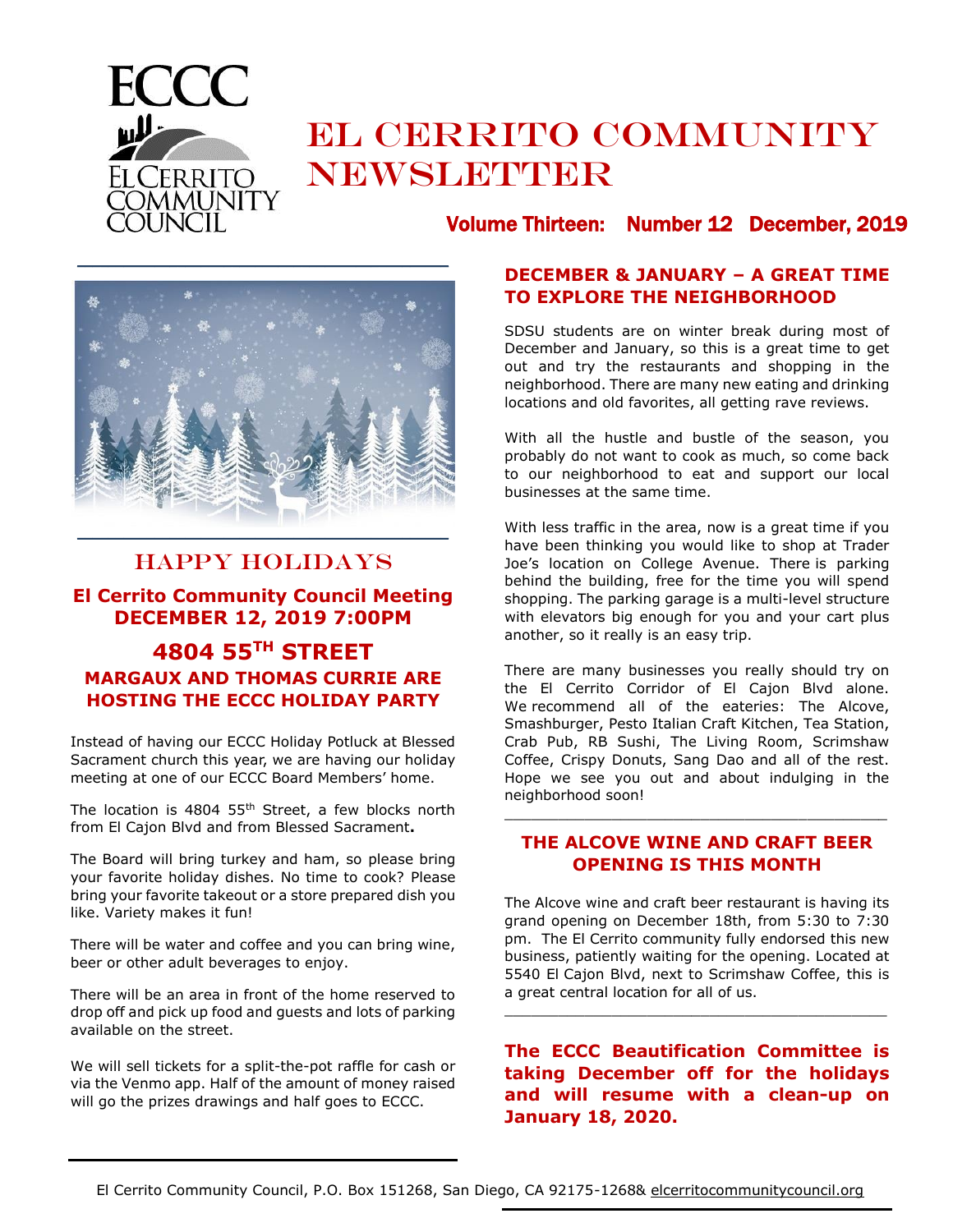

**Dec 12, 2019 - El Cerrito Community Holiday Potluck & Split the Pot Raffle Meeting.**

**January 16, 2020 - I Love A Clean San Diego.**

**February 20, 2020 - City Council District 9 Candidate Forum**

**March 19, 2020 - Farmer Bill from City Farmer's Nursery and plant/cuttings exchange.** 

*\_\_\_\_\_\_\_\_\_\_\_\_\_\_\_\_\_\_\_\_\_\_\_\_\_\_\_\_\_\_*

# **I LOVE A CLEAN SAN DIEGO COMING IN JANUARY**

**I Love A Clean San Diego** is San Diego County's longest running environmental nonprofit, having celebrated its 65th anniversary in 2019. When it was created in 1954, the organization's main focus was litter prevention – the founding members called themselves the War Against Litter Committee. Throughout the years, this central theme has remained much the same, with I Love A Clean San Diego volunteers removing half a million pounds of debris from the County's neighborhoods, creeks, canyons and coastline every year. While these cleanups are still a fixture of their work, the organization's programs have evolved over the years to provide resources and education to help the region's residents reduce the amount of waste they send to the landfill.

In addition to clearing pollution, I Love A Clean San Diego provides recycling/disposal referrals through an online database [\(WasteFreeSD.org\)](http://www.wastefreesd.org/) and phone hotline (1-800-237-BLUE). It also has a robust environmental and zero waste education team, which serves adults, business and school children through interactive educational presentations and workshops to more than 30,000 people annually. Through these programs, I Love A Clean San Diego aims to be an environmental catalyst – inspiring action and connecting people with each other, and the environment. Whether you want to take action to make a difference in your community, or learn about small changes you can make on a personal level, I Love A Clean San Diego is the county's one-stop resource for help.

Visit [CleanSD.org](http://www.cleansd.org/) to find a community cleanup or educational event near you and connect with I Love A Clean San Diego on Facebook, Instagram, Twitter and LinkedIn @iloveacleansd.

### **HOLIDAY SAFETY**

Following are reminders about fire safety during the holiday season. These facts and tips are from the American Red Cross in conjunction with the U.S. Fire Administration & National Fire Protection Association.

• Nearly 47,000 fires occur during the winter holidays claiming more than 500 lives, causing more than 2,200 injuries, and costing \$554 million in property damage. On average, one of every 22 home fires started by Christmas trees result in death.

• Candle fires are four times as likely to occur during the winter holidays.

• During the winter holiday season, an average of 40 home fires per day are caused by children playing.

#### **• Having a working smoke alarm reduces one's chances of dying in a fire by nearly half.**

#### **Preparedness Tips**

- Place Christmas trees and holiday decorations at least 3 feet away from heat sources like fireplaces, portable heaters, radiators, heat vents candles.

- Purchase flame retardant artificial trees. Make sure real trees have fresh, green needles that aren't easily broken. Keep live trees as moist as possible by giving them plenty of water.

- Make sure that light strings and other holiday decorations are in good condition. Do not use anything with frayed electrical cords and always follow the manufacturer's instructions.

- Always unplug tree and holiday lights before leaving home or going to bed.

- Never use lit candles to decorate a tree. Always extinguish candles before leaving the room or going to bed.

- Use only sturdy tree stands designed not to tip over. Keep pets and children away from Christmas trees.

- Keep anything that can catch on fire, pot holders, oven mitts, utensils, bags, food packaging, and towels or curtains—away from your stove top.

- Designate one person to walk around the home to ensure all candles and smoking materials are properly extinguished each night and when leaving home

- Smoke alarms save lives. Install a smoke alarm near your kitchen, on each level of your home, near sleeping areas, and inside and outside bedrooms if you sleep with doors closed. Test it each month. Replace all batteries at least once a year.

Visit [www.redcross.org/homefires](http://www.redcross.org/homefires) for more information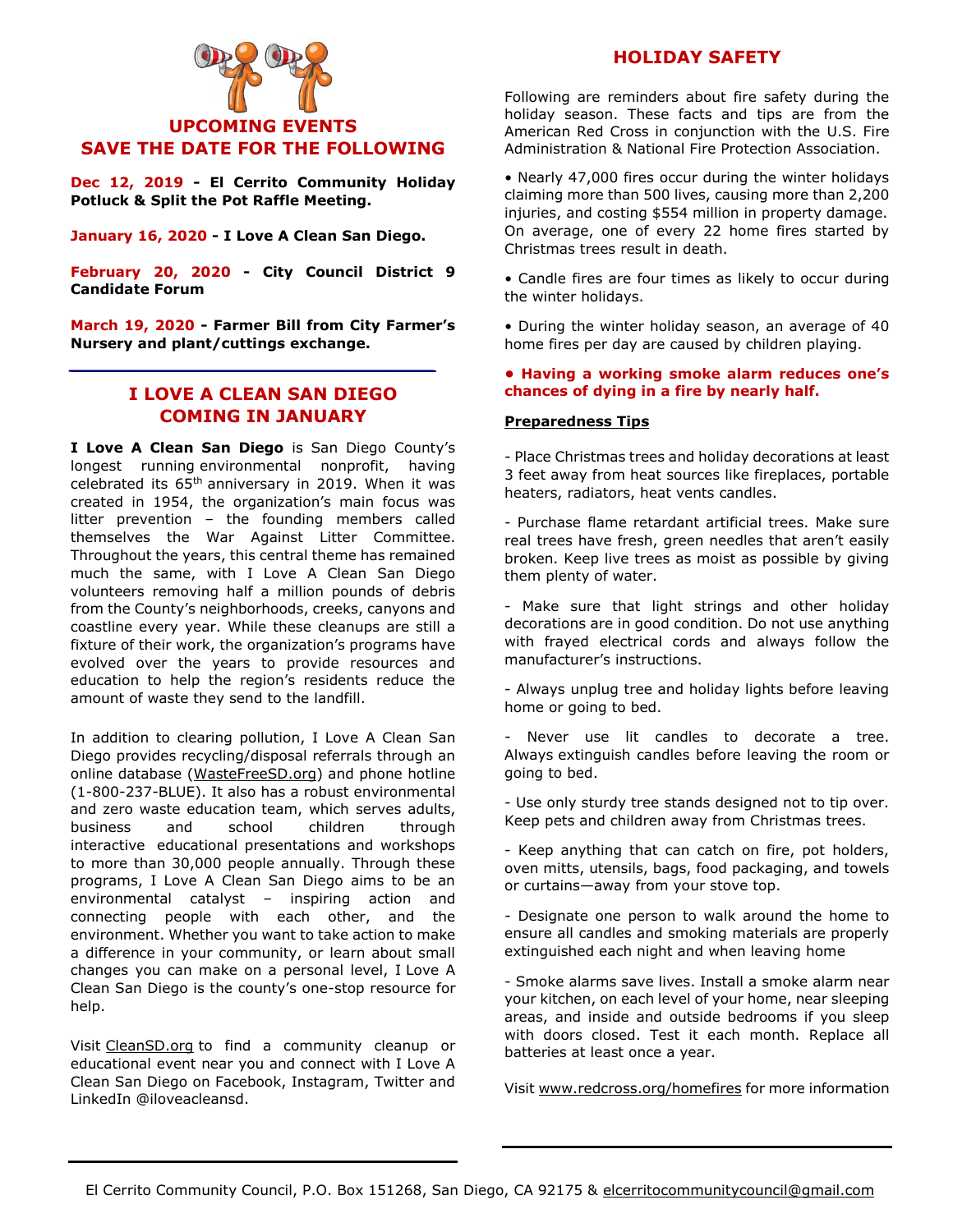

### **RECYCLE YOUR CHRISTMAS TREE**

**Curbside collection** (For residents with yard waste collection only).

**Manual container -** customers using their own bins should place trees on the curb for collection on your regular greenery recycling pickup day. Trees over four feet in length should be cut in half.

**Automated container -** customers using the large, green 96-gallon bin provided by the City should cut their trees to fit into the automated container for pickup on collection day.

**Christmas Tree Recycling Drop-off – Oak Park** Address: 6350 College Grove Drive, Chollas Lake Park, Gloria's Mesa Parking Lot; Link[:https://www.sandiego.gov/environmental](https://www.sandiego.gov/environmental-services/recycling/events/christmas)[services/recycling/events/christmas](https://www.sandiego.gov/environmental-services/recycling/events/christmas)

**Landfill**: Self-dumping vehicles until 4:30 p.m. Monday - Friday: 7 a.m. - 4 p.m. Saturdays, Sundays, most holidays:7:30 a.m.-4 p.m. The Landfill is closed on New Year's Day, Easter Day, Thanksgiving Day and Christmas Day.

**\_\_\_\_\_\_\_\_\_\_\_\_\_\_\_\_\_\_\_\_\_\_\_\_\_\_\_\_\_\_\_**

# **JOIN THE REGIONAL TASK FORCE TO COUNT THE HOMELESS POPULATION FOR WEALLCOUNT, JANUARY 23, 2020**

As you may have heard, the Regional Task Force on the Homeless conducts an annual count and survey of homeless individuals throughout San Diego County called *WeAllCount* [for a one day snapshot of where the](https://www.facebook.com/events/105739766570876/)  homeless population [are living in San Diego.](https://www.facebook.com/events/105739766570876/)

San Diego County's annual Point-in-Time Count campaign that helps the Regional Task Force to better understand the state of homelessness in our region in order to help individuals, veterans, and families leave the streets. Next year that day is Thursday, January 23, 2020. Volunteers meet starting at 5:30 am and head out for counting 6:00 - 9:00 am.

This effort has involved 1,600 volunteers countywide in the past, but this year more volunteers are being requested for a thorough count. This is a great way to serve the community as it gives a voice to the homeless and helps direct critical funding for housing and services.

Volunteers will be assigned to a team to help count and interview homeless persons to produce an estimate of the total number of individuals living unsheltered and in shelters in San Diego County.

Data from the WeAllCount is used to help inform decision making at both regional and national levels and helps our community to create solutions for homelessness.

We will post contact information for interested volunteers as soon as we get it so you can sign up.

# **COLLEGE AREA PLANNING COMMITTEE COMMENTS BY DECEMBER 31, 2019 FOR ITS COMMUNITY PLAN UPDATE**

The College Areae Community Council has posted its Community Plan Update Report and Executive Summary on its website, [www.collegearea.org](http://www.collegeare.org/) for your reviewe and comments.

This document shows the shape of development planned for the bound by the Eastside of Collwood Avenue/54th Street, East to the La Mesa boundary and the North side of El Cajon Blvd, then North to Hwy 8.

Comments can be made online, The comment period runs to December 31, 2019.



### **DONATIONS! DONATIONS!**

A Big **THANK YOU** to all of you who thought about the El Cerrito Community the last few months. We thank you all for your donations! And Thank You to all who contribute at the monthly meetings. We received the following during the last few months:

\$200 Anonymous on Corinth Street \$100 from Tom Silva Consulting Company \$100 Anonymous

We do need donations - big or small –for publication of the newsletter. Donations can be made to the P.O. Box 15268. We are also working on getting our PayPal account up again and looking at a variety of other electronic payment alternatives.

El Cerrito Community Council, P.O. Box 151268, San Diego, CA 92175 & elcerritocommunitycouncil@gmail.com